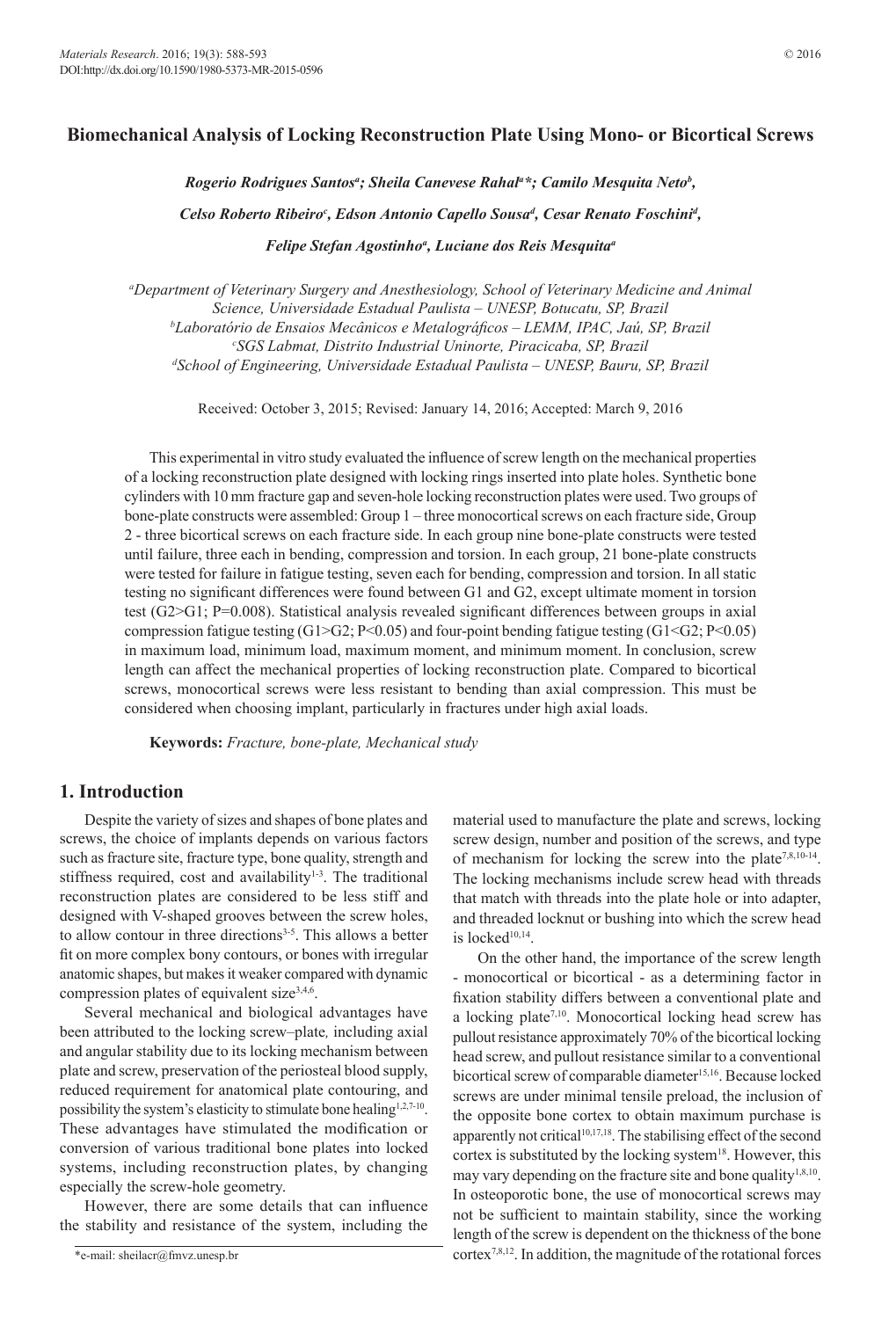involved to the fractured bone is another reason that should be considered to avoid monocortical screws<sup>16</sup>.

Therefore, this study aimed to evaluate the influence of screw length, monocortical or bicortical, on the biomechanical properties of a locking reconstruction plate designed with locking rings inserted into the plate holes. The hypothesis was that the bone-plate constructs would acquire more resistance by using bicortical screws.

# **2. Material and Methods**

#### *2.1. Design of the experimental in vitro study*

The involved laboratories and testing machines are according to ISO 17025: 2005. Therefore, calibration of the equipment and traceability are ensured. The load cells used in the equipment are calibrated annually, according to ISO 17025. The precision is more than 1% in the evaluated points.

Sixty synthetic bone cylinders constituted of polyurethane (Nacional Ossos; Jaú, Brazil) (length = 170 mm; outer diameter =  $24$  mm; cortical thickness =  $2.5$  mm (69 shore D) [Shore Durometer: Hardness test]); cancellous thickness  $= 5$  mm (38 shore D) and 60 seven-hole 3.5 mm locking reconstruction plates (Biomecânica Indústria e Comércio de Produtos Ortopédicos Ltda.; Jaú, Brazil) (14.5 cm long, 10 mm wide, 3.0 mm thick) composed of stainless steel (standard of ASTM F139) were used for mechanical testing (Figure 1). The locking rings of this plate allow the screws to be positioned and locked obliquely, if necessary. The ring was designed with an internal thread to accept the head screw and outside with a spherical surface to connect to the plate.

Each bone cylinder was cut in half to simulate a 10 mm fracture gap. Two groups of bone-plate constructs were assembled: Group 1 – three 3.5 mm monocortical (14 mm long) on each side of the fracture, Group 2 – three 3.5 mm bicortical screws (30 mm long) (Biomecânica Indústria e Comércio de Produtos Ortopédicos Ltda.; Jaú, Brazil) on each side of the fracture. The area of the fracture gap was maintained without a screw.

#### *2.2. Preparation of bone-plate constructs*

Each portion of bone cylinder was fixed in a bench vise and the plate was centered over the 10 mm fracture gap. The locked holes were drilled with a 2.5–mm drill bit and a specific drill guide (2.8mm) positioned into the locking

**OIO OIO OIO** 

**Figure 1.** Seven-hole 3.5 mm locking reconstruction plate designed with locking rings inserted into the plate holes (a). Observe the locking ring that was removed of the bone plate hole (b).

ring at 90º to the long axis of the cylinder. In Group 1 monocortical perforations were made and the six locked self-tapping 3.5 mm cortical screws, 14 mm long, were placed with the head locked in the locking rings (Figure 2a). In Group 2 bicortical perforations were made and the six locked self-tapping 3.5 mm cortical screws, 30 mm long, were placed with the head locked in the locking rings (Figure 2b). All screws were tightened with a torque wrench Model TRNA 20PA (Tork Ferramentas Ltda.; São Leopoldo, Brazil) using a same final torque of 2 Nm. No gap was induced between the plate and the bone cylinders.

#### *2.3. Static testing*

The tests were based on the standard of ASTM F382 (Standard Specification and Test Method for Metallic Bone Plates; West Conshohocken, PA, 2014). Nine bone-plate constructs in Group 1 and nine bone-plate in Group 2 were tested until failure, three each in compression, bending, and torsion. All tests were accomplished at room temperature (22-23 $^{\circ}$ C) utilizing an EMIC<sup>®</sup> universal testing machine (DL-10000; São José dos Pinhais, Brazil) with maximum load capacity 100 kN, speed range of 5 mm/min, and supplied with the software TESC from EMIC (version 3.04). Failure (endpoint) was determined as the permanent deformation of the plate or the en bloc pullout of the screws in the bone cylinder with or without breakage of the bone cylinder. For axial compression test, a load cell of 1961N capacity was used. The loading rate was 5 mm/min with load support of 10 mm radius. The fixation supports (10 mm radius) were connected to testing machine by threading. The distance between these supports was 190 mm. The 4-point bending test was performed with the reconstruction plate on the tension side. The bone-plate construct was constrained by two support rollers positioned more externally and loaded by two load applicator rollers. A distance of 100 mm separated the central load applicator rollers, whereas a 150 mm distance separated the support rollers. The rollers had 10 mm diameter. A load cell capacity of 9807N with load rate of 5 mm/min was utilized. For the torsional test, the bone cylinders were connected to the testing machine



Figure 2. Plates assembled according to length of the screws, showed by radiographic depictions: (a) Group 1 – three monocortical screws on each fracture side, (b) Group 2 - three bicortical screws on each fracture side.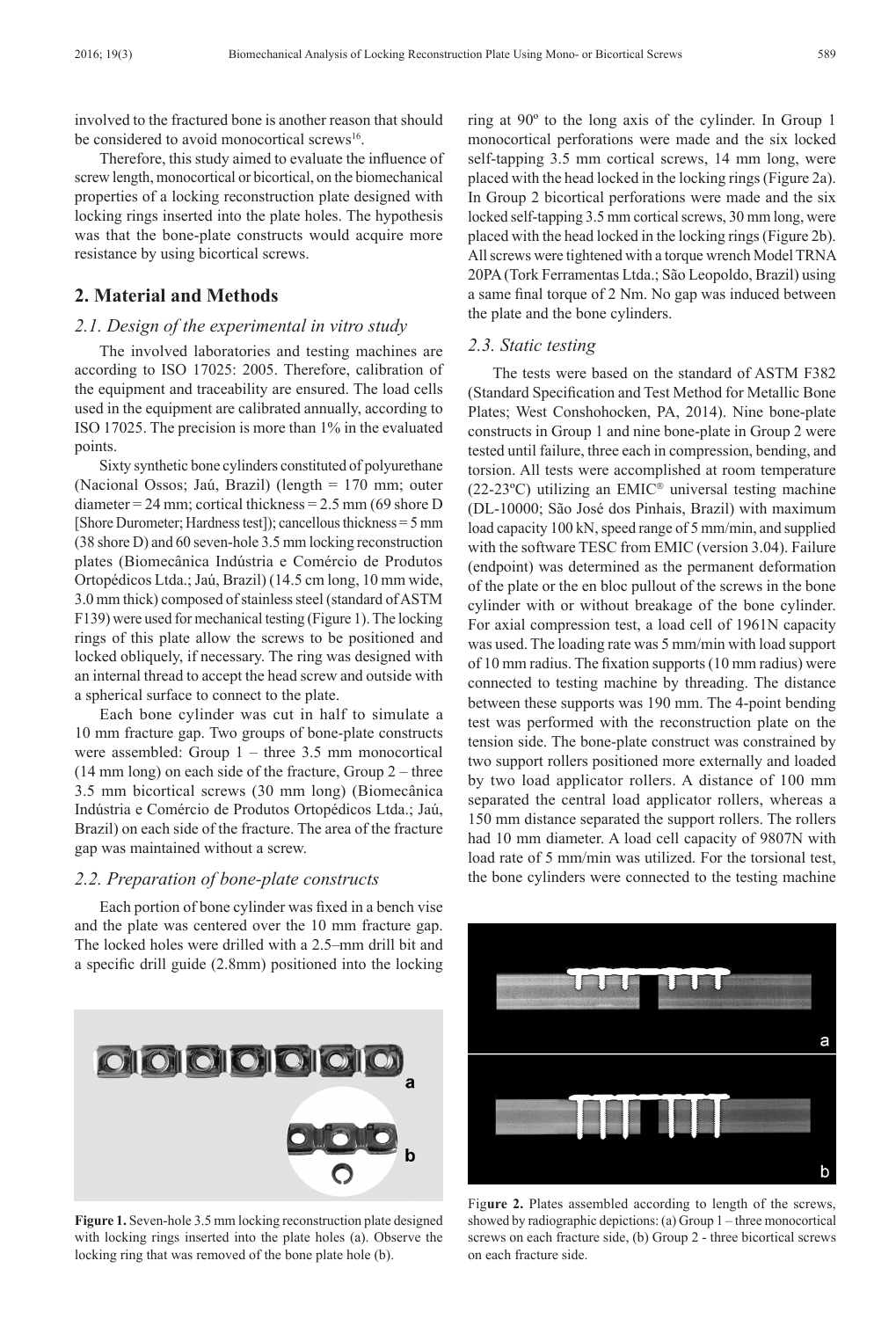using clamp chucks, with one end fixed and the other end attached to a mobile crosshead, employing a 490N load cell capacity and 200 mm/min load rate. The rotation speed was calculated in 0.4RPM. The torsional loading apparatus has a crown and chain. The lever arm system maintained constant load application avoiding torque variation during the testing. The lever arm was 87.15 mm and the gage length 110 mm.

#### *2.4. Fatigue testing*

For each group, 21 bone-plate constructs were tested for failure in fatigue testing, seven each in bending, compression, and torsion. The applied loads for fatigue testing were started according to reference loads (Tables 4 and 5). The load obtained in fatigue testing does not exceed 10% of the failure load. Fatigue failure was established as plate deformation, or a pullout of the screws in the bone cylinder, or bone cylinder breakage. Tests were abandoned after 1,000,000 cycles if the construct had not already failed. All tests were carried out at room temperature (22-23ºC).

The axial compression test was performed using a LEMM testing machine (Laboratório de Ensaios Mecânicos e Metalográficos; Jaú, Brazil) with 5 kN capacity and load cell of 490N. Cyclical loads were applied under load control with load ratio (ratio of the maximum load to the minimum load) of 0.1 and frequency of 5 Hz. The reference loads (maximum loads) were 257.67N and 265N, respectively, for groups 1 and 2. The minimum load applied to the sinusoid was 10% of the maximum load. The maximum and minimum moments in axial compression test indicated the reaction of the structure to external force causing the element to bend. The moment was calculated using the equation:  $M = PxI$ , where:  $M =$  moment;  $P =$  proof load (N); I = distance between application point of the axial force (middle of bone cylinder) up to half of bone plate thickness (mm).

The 4-point bending test was accomplished using a LEMM testing machine (Laboratório de Ensaios Mecânicos e Metalográficos; Jaú, Brazil) with 20 kN capacity and 981N load cell. Cyclical loads were applied under load control with load ratio of 0.1 and frequency of 5 Hz. The reference loads (maximum loads) were 744.33N and 746.67N, respectively, for groups 1 and 2. The torsion test was accomplished using a testing machine (ElectroPuls E10000; Instron, Norwood, Canada) with 100Nm capacity and 25Nm load cell. The respective reference loads (maximum loads) were 4.33Nm and 6.6Nm for groups 1 and 2, with frequency of 1 Hz. The fatigue testing evaluated loads and moments, and number of cycles at which the failure occurred, or run out. The maximum and minimum values were used to adjust the fatigue sinusoid.

#### *2.5. Statistical analysis*

Student's *t* Test for Independent Samples was used to evaluate the data from static and fatigue mechanical testing. The non-parametric Mann-Whitney's test was employed to evaluate the number of cycles to failure in fatigue testing. Differences were considered significant at  $p<0.05$ .

## **3. Results**

### *3.1. Static testing*

Groups 1 and 2 did not differ significantly in mean stiffness or other evaluated data in the axial compression (Table 1) and four-point bending tests (Table 2). Except for the ultimate moment (G2>G1), no differences were observed in the other data in the torsion test (Table 3). Mean values and standard deviations for each variable evaluated in each test are described in Tables 1, 2, and 3. Under axial compression tests, two failures in Group 1 and all in Group 2 occurred by means of plate bending through the unfilled hole at the fracture gap. One failure in Group 1 was en bloc pullout of the locked screws at one extremity. Under four-point bending tests, all failures in Group 1 occurred due to en bloc pullout

**Table 1.** Mean values and standard deviation (SD) for each variable evaluated in Groups 1 and 2 under static axial compression tests.

| Variable                 | Group 1 (Mean $\pm$ SD) | Group 2 (Mean $\pm$ SD) | P-value |
|--------------------------|-------------------------|-------------------------|---------|
| Bending stiffness (N/mm) | $125.71 \pm 16.92$      | $149.80 \pm 16.59$      | 0.153   |
| Maximum load (N)         | $338.43 \pm 19.54$      | $335.08 \pm 27.20$      | 0.870   |
| Yield load $(N)$         | $271.67 \pm 15.28$      | $270.00 \pm 18.03$      | 0.909   |
| Yield moment (Nm)        | $3.55 \pm 0.30$         | $3.67 \pm 0.25$         | 0.664   |

**Table 2.** Mean values and standard deviation (SD) for each variable evaluated in Groups 1 and 2 under static four-point bending tests.

| <b>Variable</b>                                 | Group 1 (Mean $\pm$ SD) | Group 2 (Mean $\pm$ SD) | P-value |
|-------------------------------------------------|-------------------------|-------------------------|---------|
| Bending stiffness (N/mm)                        | $186.7 \pm 15.37$       | $218.7 \pm 29.02$       | 0.167   |
| Bending structural stiffness (Nm <sup>2</sup> ) | $0.00340 \pm 0.00028$   | $0.00399 \pm 0.00053$   | 0.167   |
| Yield load $(N)$                                | $800.00 \pm 274.95$     | $750.00 \pm 329.09$     | 0.85    |
| Yield moment (Nm)                               | $10.00 \pm 3.44$        | $9.38 \pm 4.11$         | 0.85    |

**Table 3.** Mean values and standard deviation (SD) for each variable evaluated in Groups 1 and 2 under static torsion tests.

| Variable             | Group 1 (Mean $\pm$ SD) | Group 2 (Mean $\pm$ SD) | P-value |
|----------------------|-------------------------|-------------------------|---------|
| Stiffness $(Nm)^0$   | $0.35 \pm 0.09$         | $0.52 \pm 0.04$         | 0.56    |
| Yield moment (Nm)    | $4.33 \pm 2.20$         | $6.60 \pm 1.01$         | 0.181   |
| Ultimate moment (Nm) | $8.79 \pm 2.01$         | $15.60 \pm 1.40$        | 0.008   |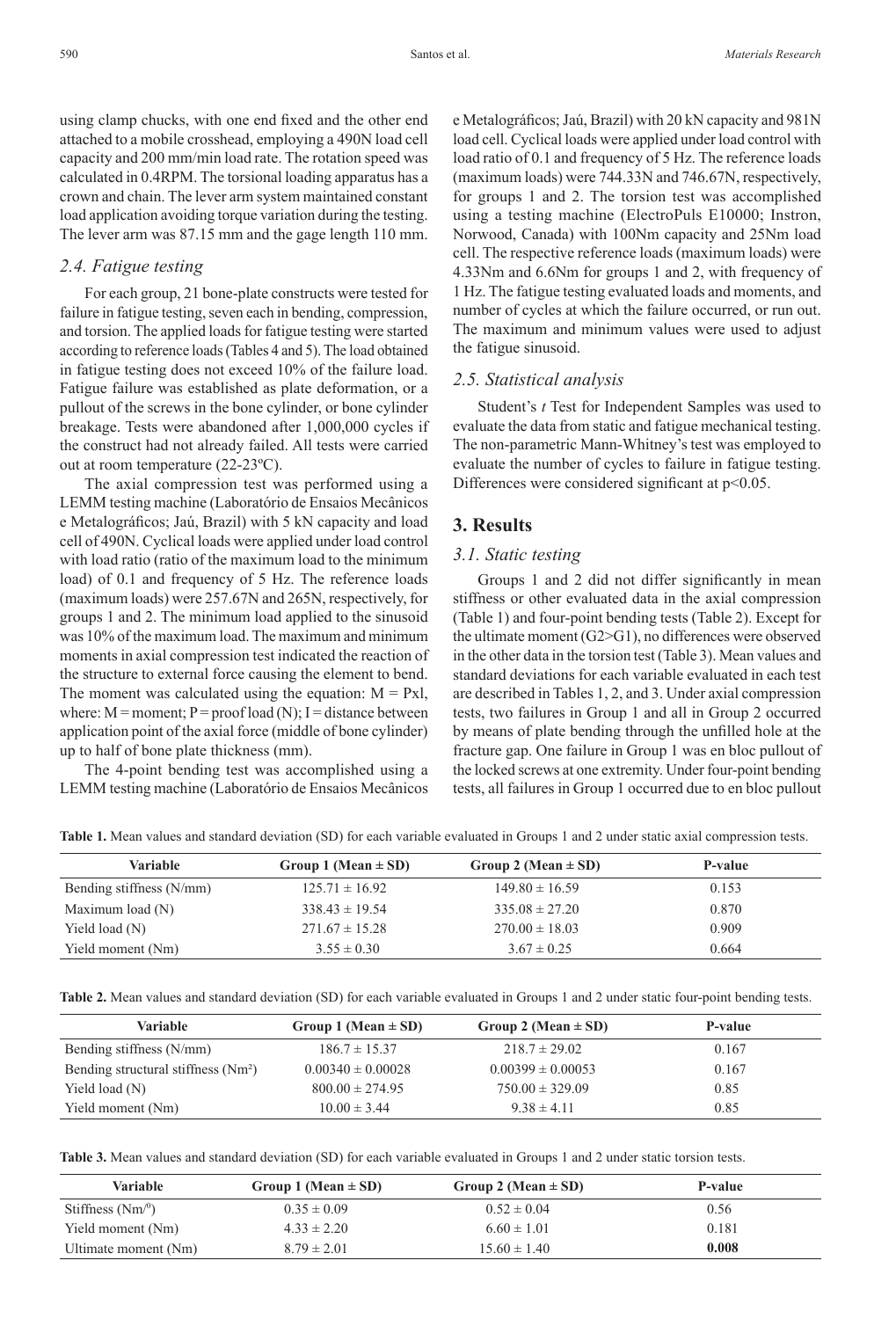of the locked screws at one extremity, but two also presented breakage of the bone cylinder. All failures in Group 2 were attributable to plate bending through the unfilled hole at the fracture gap, while one also presented breakage of the bone cylinder. Under torsion tests, all failures in Group 1 occurred due to en bloc pullout of the locked screws at one extremity, but one also showed bone-cylinder breakage. In Group 2, all failures occurred on account of bone-cylinder breakage, but one also presented en bloc pullout of the locked screws.

#### *3.2. Fatigue testing*

Axial compression fatigue tests showed significant intergroup differences in all variables (G1>G2) (Table 4). Failure occurred prior to 1,000,000 cycles in two bone-plate constructs from Group 1 and two from Group 2. In both groups the failures occurred via plate bending through the unfilled hole at the fracture gap. Four-point bending fatigue tests showed significant intergroup differences in all variables (G1<G2) (Table 5). Failure occurred before 1,000,000 cycles in three bone-plate constructs from Group 1 and four from Group 2. In Group 1, one of the failures was due to the plate bending through the unfilled hole at the fracture gap, one because of the breakage of the bone cylinder, and one due to en bloc pullout of the locked screws at one extremity. All failures in Group 2 occurred due to bone-cylinder breakage. The torsion test did not reveal any significant differences in mean torque (Nm) between Group 1 (Mean of  $0.88 \pm SD\ 0.71$ ) and Group 2 (Mean of  $2.9 \pm SD$  2.11) (*P* value = 0.068). Failure occurred prior to 1,000,000 cycles, except for one of the bone-plate constructs in each group. All failures occurred due to bone-cylinder breakage at the screw area. The number of cycles to failure (median) in all fatigue testing did not differ significantly between groups 1 and 2.

# **4. Discussion**

Biomechanical studies with locking reconstruction plates for human patients have been performed to evaluate specific fractures, including acetabulum<sup>15,17</sup>, clavicle<sup>4</sup>, distal humerus<sup>19-21</sup> and mandible<sup>22</sup>, mainly to compare traditional plates with locking plates. In small animals, biomechanical evaluation was also performed on acetabular fractures of

canine cadavers for the same purpose<sup>23</sup>. However, there are unresolved questions in relation to the influence of screw length on the locking reconstruction plate that were investigated in the present study.

In all static testing no significant differences were found between the monocortical (G1) and bicortical (G2) bone-plate constructs, except for the ultimate moment in the torsion test (G2>G1). On the other hand, in the axial compression fatigue test, the bone-plate constructs using monocortical screws demonstrated better fatigue performance (loads and moments) than those with bicortical screws, whereas the opposite occurred in four-point bending fatigue. On the other hand, a biomechanical study performed in a simulated gap fracture model with canine cadaveric tibia reported that the constructs using locking compression plate (combi-holes) with bicortical screws were stiffer than monocortical constructs in torsion, but found no differences between screw constructs in four-point bending24. However, differences in bone plate types, distribution of the screws along the plate and bone models should be considered. In the present study all plate holes were filled except at the fracture gap, but in the study reported above the screws were positioned only in the most proximal and most distal portions of the plate as used in a minimally invasive percutaneous osteosynthesis<sup>24</sup>.

Cortical bone thickness is important for determining the adequacy of the working length of monocortical screws in a locked construction<sup>7,12</sup>. If cortical bone is of good quality, the pullout strength of a monocortical screw equals approximately  $60\%$  the pullout force of a conventional bicortical screw<sup>25</sup>. However, at least three cortices should be included on each side of the fracture, in each main fracture fragment<sup>8,12,26</sup>. Since the bone model used in this study is synthetic and non-osteoporotic, the cortical thickness did not influence the comparative evaluation between groups, with the differences being related to the forces involved.

Moreover, the monocortical fixation may be insufficient in metaphyseal bone with a minimal cortex, or in osteopenic bone, especially in bones where mainly torsional load predominates, such as the humerus $1,7$ . This limitation is due to decreased working length of screw in osteoporotic bone, or the screw length in contact with the bone<sup>7,12</sup>. For example, in a study of synthetic ulna to simulate osteoporotic cortex, the

| Table 4. Mean values and standard deviation (SD) for each variable evaluated in Groups 1 and 2 under fatigue axial compression testing. |  |  |  |  |
|-----------------------------------------------------------------------------------------------------------------------------------------|--|--|--|--|
|-----------------------------------------------------------------------------------------------------------------------------------------|--|--|--|--|

| Variable                     | Group 1 (Mean $\pm$ SD) | Group 2 (Mean $\pm$ SD) | P-value |
|------------------------------|-------------------------|-------------------------|---------|
| Reference load $(\% )$       | $64.28 \pm 12.72$       | $44.28 \pm 9.75$        | 0.006   |
| Maximum compression load (N) | $165.63 \pm 32.76$      | $117.3 \pm 25.84$       | 0.01    |
| Minimum compression load (N) | $16.56 \pm 3.28$        | $11.72 \pm 2.58$        | 0.01    |
| Maximum moment (Nm)          | $1.12 \pm 0.22$         | $0.79 \pm 0.17$         | 0.009   |
| Minimum moment (Nm)          | $0.11 \pm 0.02$         | $0.07 \pm 0.01$         | 0.006   |

| Table 5. Mean values and standard deviation (SD) for each variable evaluated in Groups 1 and 2 under fatigue four-point bending testing. |  |  |  |
|------------------------------------------------------------------------------------------------------------------------------------------|--|--|--|
|------------------------------------------------------------------------------------------------------------------------------------------|--|--|--|

| Variable                 | Group 1 (Mean $\pm$ SD) | Group 2 (Mean $\pm$ SD) | P-value |
|--------------------------|-------------------------|-------------------------|---------|
| Reference load $(\% )$   | $44.28 \pm 9.75$        | $58.57 \pm 8.99$        | 0.015   |
| Maximum bending load (N) | $329.6 \pm 72.63$       | $437.31 \pm 67.17$      | 0.014   |
| Minimum bending load (N) | $32.96 \pm 7.26$        | $43.73 \pm 6.71$        | 0.014   |
| Maximum moment (Nm)      | $4.11 \pm 0.9$          | $5.46 \pm 0.83$         | 0.014   |
| Minimum moment (Nm)      | $0.41 \pm 0.09$         | $0.54 \pm 0.08$         | 0.014   |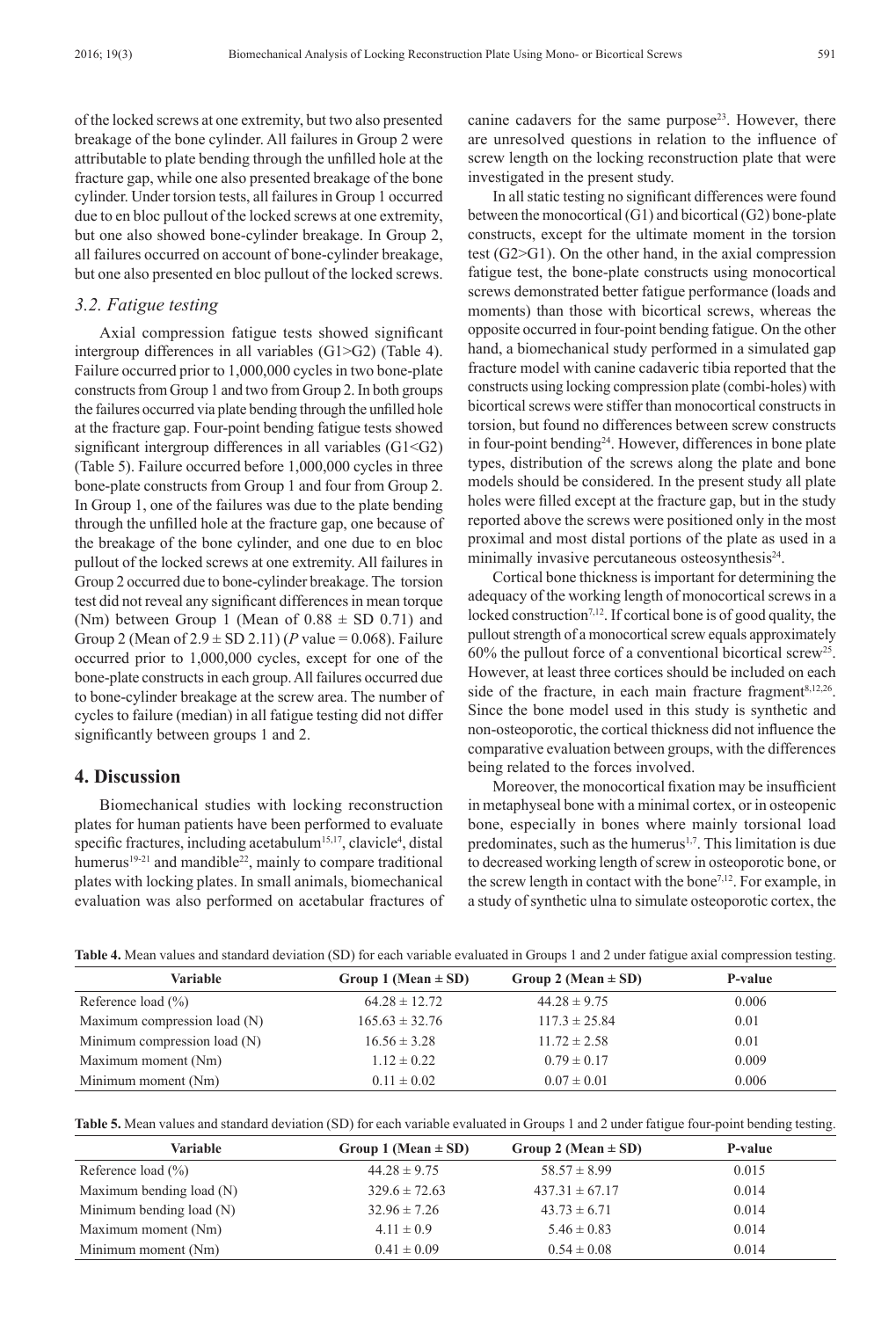constructs fixed by locking compression plate (combi‑holes) with bicortical locked screws had less displacement after cyclic axial loading, and required a greater number of cycles to failure in cycling bending than the constructs with monocortical locked screws<sup>27</sup>. In addition, another study of an osteoporotic femoral diaphysis model found that unicortical locking plate constructs remained weaker than bicortical locking plate constructs in torsion<sup>28</sup>. Thus, the results obtained in the present study are only applicable in bones whose density is not compromised, since cortical thickness can alter the mechanical behavior of the constructs.

The ultimate moment had higher value in the Group 2 (bicortical) in static torsion testing, but in torsion fatigue testing no significant intergroup differences were found despite the higher values observed in Group 2. Also, in a study using locking compression plate (combi-holes) fixed in radius sawbone in different configurations, the locked monocortical constructs under torsional loads were the weakest when compared with locked hybrid constructs in which locked bicortical screws or unlocked bicortical screws had been placed on either end of the constructs<sup>29</sup>. Therefore, in fractures subject to high torsional forces, the use of locking monocortical screws can promote lower resistance depending on the bone-plate construct and implant type.

The better fatigue performance (loads and moments) of the bicortical bone-plate constructs in four-point bending fatigue in the present study is probably associated with the longer working length of bicortical screws compared to monocortical screws, and consequent higher resistance to torque<sup>12</sup>, as well as load sharing between the near and far cortices.

Cyclic loading provides important information about dynamic failure of the bone-plate construct. Several studies of locked plates have evaluated whether bone-plate constructs are able to resist cyclic loading within physiological limits of cycles and loads of the species under evaluation $17,30-33$ . Despite the lack of significant intergroup differences in the same test, the lower number of cycles to failure occurred in torsion as compared to axial compression and four and four-point bending tests. This suggests that in both monoand bicortical bone-plate constructs, the torsional fatigue failed earlier than the others.

## **References**

- 1. Egol KA, Kubiak EN, Fulkerson E, Kummer FJ, Koval KJ. Biomechanics of locked plates and screws. *Journal of Orthopaedic Trauma*. 2004;18(8):488-493.
- 2. Chao P, Lewis DD, Kowaleski MP, Pozzi A. Biomechanical concepts applicable to minimally invasive fracture repair in small animals. *Veterinary Clinics of North America, Small Animal Practice*. 2012;42(5):853–872. doi:10.1016/j.cvsm.2012.07.007
- 3. Johnston SA, von Pfeil DJ, Déjardin LM, Weh M, Roe S. Internal fracture fixation. In: Tobias KM, Johnston S. *Veterinary Surgery: Small Animal*. St. Louis: Elsevier Saunders; 2012. p. 576-607.
- 4. Robertson C, Celestre P, Mahar A, Schwartz A. Reconstruction plates for stabilization of mid-shaft clavicle fractures: Differences between nonlocked and locked plates in two different positions. *Journal of Shoulder and Elbow Surgery.* 2009;18(2):204-209.

The number of bone-plate constructs that resisted until  $1,000,000$  cycles (axial compression  $= 5$ , four-point bending = 4) was higher than that of another study that used an S.P.S. Free-Block plate (axial compression = 2, four-point bending = 3) with four monocortical locked screws positioned at 90º to the long axis of the cylinder and two traditional bicortical screws in same synthetic bone model<sup>34</sup>. Probably the locking reconstruction plate allowed greater flexibility than the hybrid construct, since the failures of the locking reconstruction plate, especially in axial compression, were due to plate bending through the unfilled hole at the fracture gap while the hybrid construct failure was attributable to breakage of the plate. As the reconstruction plates are designed to be easier to contour, they consequently have a relatively low bending stiffness<sup>4</sup>.

An elucidation of the role of each force in bone-plate construct resistance, as performed in the present study, helps to determine whether the plate is compatible with the fracture type and involved loads. This is especially important in small animals since the locking reconstruction plates have been used for treating various orthopedic conditions, including humeral condylar fractures<sup>35,36</sup>, panarthrodesis of the tarsus<sup>37</sup>, vertebral instability<sup>37</sup>, as well as for temporary stabilization in traumatic shoulder dislocation<sup>38</sup>, and for treating fractures of long bones such as the humerus, radius/ulna, femur and tibia<sup>39</sup>.

One of the limitations of the present study was that the influence of the number of screws on bone-plate construct was not assessed. In general, an overly stiff construct should be avoided in locking plates, because a lack of motion at the fracture site may prevent bone healing<sup>10,40,41</sup>.

However, from the present study, it may be concluded that the screw length can affect the mechanical properties of locking reconstruction plate with locking rings inserted into the plate holes. Compared to bicortical screws, the monocortical screws were less resistant to bending than axial compression. This must be considered when choosing the implant, particularly in fractures under high axial loads.

## **Acknowledgements**

The authors are grateful to CNPq and Fapesp.

- 5. Johnson AL. Fundamentals of orthopedic surgery and fracture management. In: Fossum TW. *Small Animal Surgery*. 4th ed. St. Louis: Elsevier Mosby; 2013. p. 1086-1092.
- Piermattei DL, Flo GL and DeCamp CE. Bone plates. In: Brinker WO, DeCamp CE. *Brinker, Piermattei, and Flo's Handbook of Small Animal Orthopedics and Fracture Repair.* 4th ed. Philadelphia: Saunders; 2006. p. 125–142.
- 7. Gautier E, Sommer C. Guidelines for the clinical application of the LCP. *Injury*. 2003;34 Suppl 2:B63–B76.
- 8. Wagner M. General principles for the clinical use of the LCP. *Injury*. 2003;34 Suppl 2:B31-B42.
- 9. Szypryt P, Forward D. The use and abuse of locking plates. *Orthopaedics and Trauma*. 2009; 23(4):281-290. doi:10.1016/j. mporth.2009.07.002
- 10. Cronier P, Pietu G, Dujardin C, Bigorre N, Ducellier F, Gerard R. The concept of locking plates. *Orthopaedics & Traumatology:*